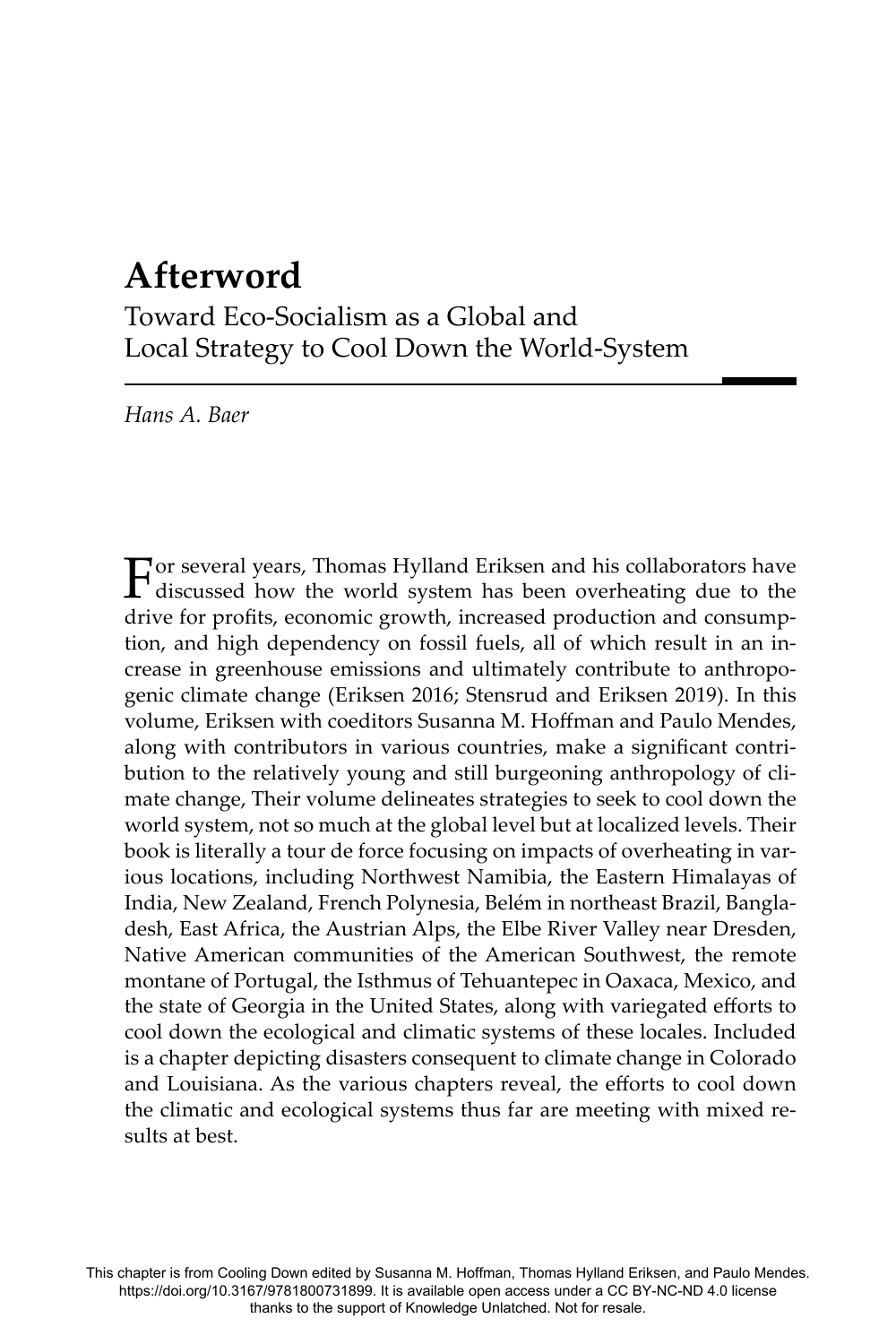#### **Climate Capitalism**

There is much debate on how to mitigate climate change. Proposed solutions range from shifting from fossil fuels to alternative energy sources (such as wind, solar, geothermal, biofuel, and even nuclear sources), planting trees, developing more environmentally sustainable technologies, developing and using energy-saving devices, retrofitting buildings with such devices, improving public transport and inducing transitions away from private vehicles, and geoengineering. Many of the specific proposals, albeit not all of them, would be modest steps toward climate change mitigation.

Capitalism has a capacity to turn tragedies of all sorts into profitmaking opportunities, thus prompting the development of *disaster capitalism* (Klein 2007; Lowenstein 2015) and, in the case of climate change, *climate capitalism* (Newell and Paterson 2010). Although government offi cials, politicians, and climate scientists tend to be publicly visible in the climate change mitigation discourse under the UN Framework Convention on Climate Change (UNFCCC), private corporations tend to be less so. Whereas corporations such as the now-defunct Global Climate Coalition were often part and parcel of climate denialism, more and more corporations have come to assert that they are striving to achieve environmental sustainability and reduce greenhouse gas emissions in their business practices. Wright and Nyberg (2015) maintain that corporate environmentalism tends to build on the notion of ecological modernization that stresses the ability to come up with technological innovations that are environmentally friendly.

Ecological modernization, which entails a shift to renewable energy sources, increased energy efficiency, and a numerous array of other techno-fixes, constitutes the overarching agenda of climate capitalism. This is most profoundly seen in the case presented in *Cooling Down* of the wind power development project in the Isthmus of Tehuantepec, which Leppert and Barrio characterize as an illustration of *green neoliberalism*  as it involved a public-private partnership between a renewable energy company and the Mexican state. While the project has the potential to reduce greenhouse gases, it actually has exacerbated existing class and ethnic inequities in the region, as is illustrated in a case study of a small Zapotec town, the pseudonymous Bina Za. As Maldonado and Middleton illustrate in their chapter, various Southwest Native American communities are leading the way in their region by turning toward renewable energy sources in a part of the country characterized by plentiful sunshine and powerful winds. In her ethnographic depiction of the highest glacier ski area situated in the idyllic Tirolean Pitztal Valley of Austria, Nöbauer discusses how the ski resort company is turning to an array of environ-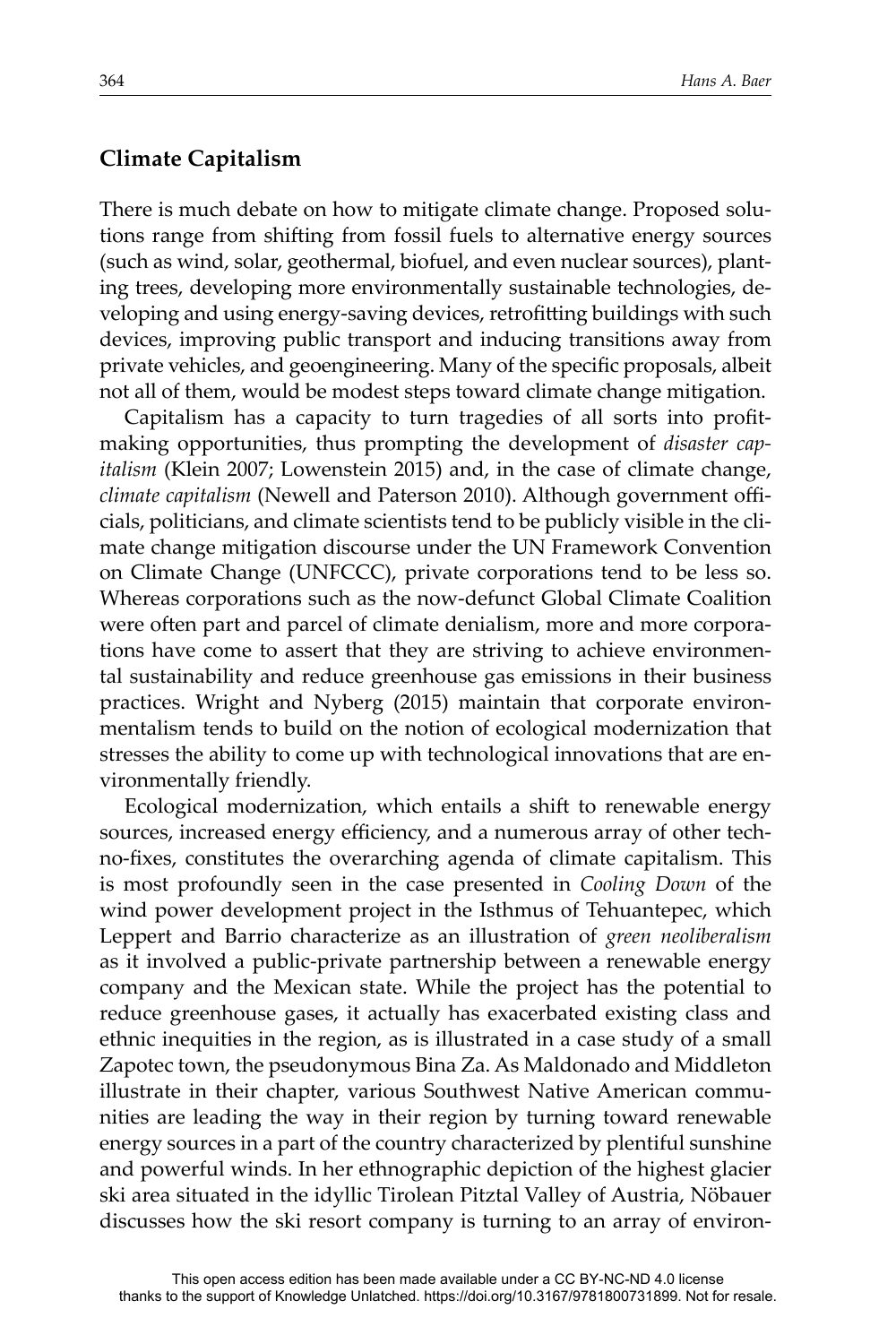mentally dubious techno-fixes. This includes an All Weather Snowmaker to counter diminishing snowfall, which produces snow even at relatively high temperatures. The irony of high-profile ski areas such as the one at Pitztal is that highly affluent people crisscross the globe to reach them in airplanes that spew greenhouse gas emissions and contribute to the melting of glaciers in numerous places. Fortunately, a large number of environmentalists argue that the downhill ski industry is environmentally unsustainable on a number of fronts, including in its deforestation of mountainsides resulting in destruction of significant carbon sinks and contribution to soil erosion and mudslides.

Existing climate regimes, ranging from the UNFCCC to the European Union's Emissions Trading Scheme (EUETS), to various national emissions trading schemes, have proven ineffective in significantly cutting back on greenhouse gas emissions. In contrast to the Conference of the Parties 15 (COP15) in Copenhagen in 2009, many political pundits, and even some environmentally focused nongovernmental organizations (NGOs), celebrated the Paris Agreement at Conference of the Parties 21 (COP21) in Paris in late 2015. In this effort, the United States and China joined hands with virtually all other nations in agreeing to limit emissions with the parameters of a 2-degree-Celsius, even a 1.5-degree-Celsius, world. However, given the fact that the emission targets that nations have voluntarily pledged would only achieve a 2.7- to 3.5-degree-Celsius world, the Paris Agreement still operates within the parameters of the existing capitalist world system. Thus, large numbers of both social scientists and climate activists are skeptical of the excitement expressed by the UNFCCC delegates and politicians by the outcomes of the Paris assemblage (Lyster 2017). Shortly after his election in late 2016, Donald Trump withdrew the United States from the Paris Agreement.

Parks and Roberts (2010) maintain that the international climate justice movement has an uphill struggle given that many of its actors are opposed to emissions-trading schemes, along with offset schemes such as the United Nations's (UN) Clean Development Mechanism and the Reducing Emissions from Deforestation and Degradation (REDD) program. They favor carbon taxes on the polluters and compensation for the victims of climate change, particularly in the Global South. Climate regimes at international, regional, and national levels have tended to accept the emissions-trading schemes and market mechanisms as axiomatic. For instance, REDD conflicts with the subsistence needs of forest dwellers around the world, such as the Sengwer people in Kenya's western highland studied by Castro in his *Cooling Down* chapter.

Conventional economists contend that market mechanisms, such as emissions-trading schemes and carbon offsetting, will solve the "diaboli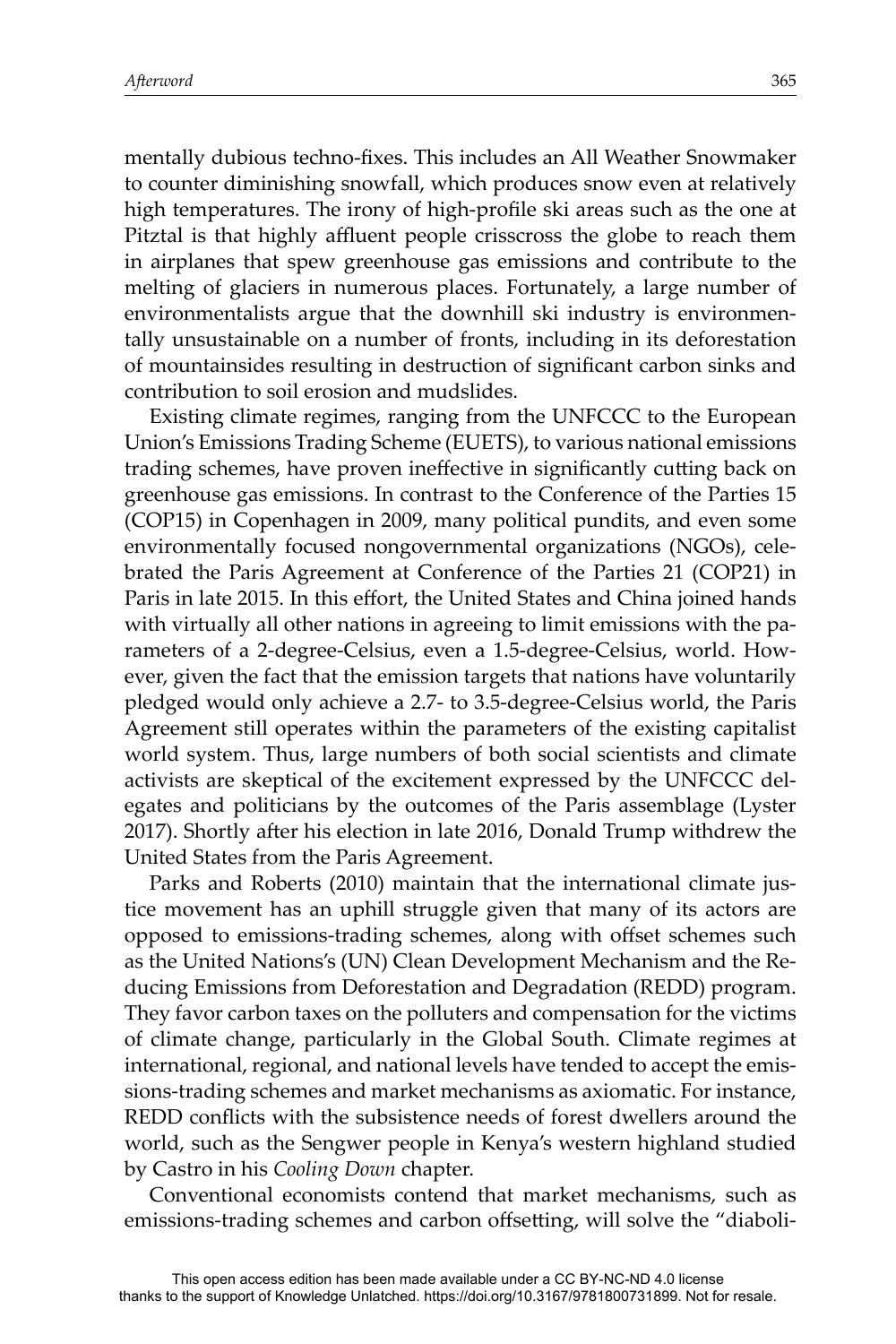cal problem" of climate change. As a critical anthropologist and historical social scientist, I ask: "How can you expect the system that created the problem to solve the problem?" This question is especially relevant because the problem in this instance—anthropogenic climate change—is not a peripheral feature or unfortunate economic externality of global capitalism. It cannot be easily expunged; rather, it is a significant byproduct of continual expansion of production and the promotion of growing levels of consumption. Nicholas Stern (2015), a mainstream economist who has concerned himself with climate change mitigation for roughly the past fifteen years, argues that various figures have played a significant role in climate action. In his view, they range from Pope Francis to members of royal families to actors, celebrities, sports stars, businesspeople, academics, teachers, and young people. While I would include Greta Thunberg as a student climate activist fitting the bill, it is notably ironic that the carbon and ecological footprints of many of those figures mentioned by Stern contribute to the climate crisis, not to mention the grossly uneven utilization of global natural resources.

# **Toward an Integrated Critical Understanding of Climate Change**

The effort to critically examine and respond to the adverse impacts of climate change on humanity and the ecosystem must be a multidisciplinary effort. It entails collaboration between climate scientists, Earth system scientists, energy analysts, and physical geographers, on the one hand, and social scientists, including anthropologists, archaeologists, sociologists, political scientists, and human geographers, on the other hand (Baer and Singer 2018). Such multidisciplinary endeavors are exemplified in chapters on climate change adaptation in Bangladesh by Siddiqui, Sikder, and Bhuiyan and Aotearoa New Zealand by Schneider and Glavovic.

The reality is that natural scientists and mainstream economists tend to dominate much of the discourse on climate change, as is evidenced by the composition of the Intergovernmental Panel on Climate Change. Rockström (2011: 26–27) advocates moving beyond the "disciplinary status quo" characteristic of the sciences and universities and toward emphasis on "more integrated and problem-solving programmes." Collaboration serves to bring the strengths from various disciplines to what is a monumental but undeniably vital task: understanding and effectively responding to climate change. Climate change research needs to move beyond research centers and universities. It needs to collaborate with communities, particularly those that are being adversely impacted by climate change, as well as NGOs, progressive political parties, women's groups, indigenous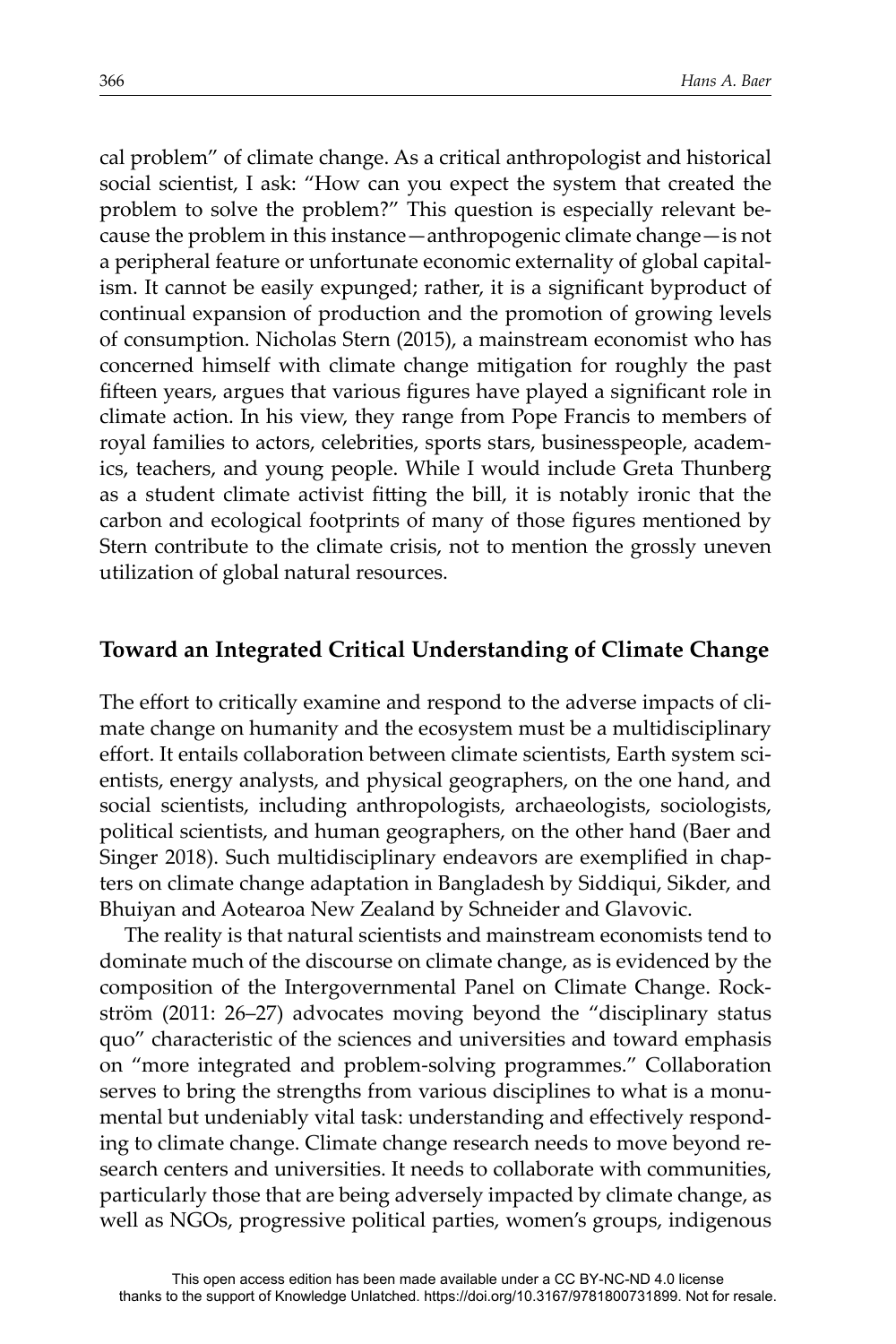communities, and climate action groups that are pushing for effective climate change mitigation strategies informed by a strong sense of social and climate justice.

Several of the chapters in this anthology discuss the significance of traditional ecological knowledge (TEK) in enlightening climate science and other scholars operating in the climate change space. Schnegg found that his <del>t</del>nūkhoen informants engage in a pattern of *environmental pluralism* in which they intersperse indigenous, Christian, and scientific discourses to make sense of droughts in their region. The upland villagers with whom Aisher worked the Indian Himalayas are experiencing increasing storms and other extreme weather events that remind people of their need for *conviviality* with powerful supernatural forces. They also are experiencing what some scholars term *solastalgia*, or a sense of loss due to dramatic changes in what once was a more reassuring landscape. As Lauer et al. report in their chapter, the fishers on the French Polynesian island of Moorea have a longer-term interpretation of the periodic crown-of-thorns starfish outbreaks that marine biologists tend to view as adversely impacting coral reefs. This raises the thorny question as to how much credence to give a TEK, including that of Christian fundamentalist perceptions of climate change, in coming to terms in communicating the seriousness of climate change and discussing radical strategies to address it. While getting people to come to terms particularly with the reality of anthropogenic climate change, prompting them to take radical climate action to address it is a much more difficult process. This is because it would require drastic alterations of existing political-economic structures and lifestyles, particularly those of the rich and powerful.

Several of the chapters focus on strategies by which communities and people around the world are seeking to mitigate and even adapt to climate change. Soares discusses the shifting hydric landscape in the city of Belém. The technocratic Una Watershed Project has sought to drain the wetlands, construct soil embankments, and develop a sanitation program. Nevertheless, flooding of the Guarjará Bay constitutes an indicator that nature has a way of reclaiming its own pathways. As Albris found in his ethnographic work in the Elbe River Valley, although peri-urban settlements near Dresden experienced massive flooding in 2002 and 2013, many residents adopted a stance of *defiant acceptance* of the possibility of climate change–related floods. They were not ready to forgo the sense of social cohesion that developed as a result of confronting disaster. As Siddiqui, Sikder, and Bhuiyan discuss in their chapter touching upon migration of Bangladeshi peasants to cities of varying size, it is a process that intricately interweaves the search for job opportunities and urban amenities with escaping climate change–related flooding in low-lying coastal and riverine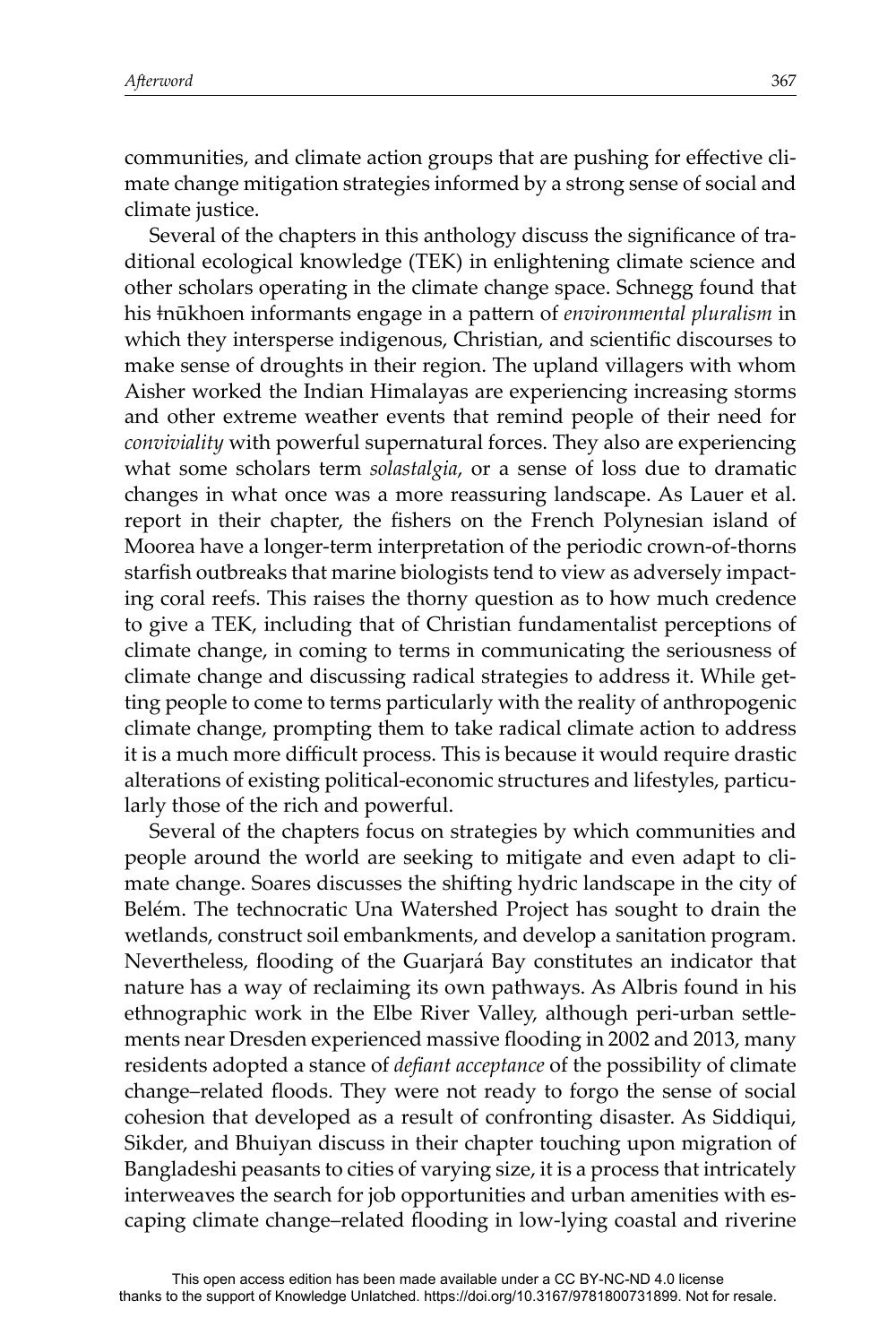areas. However, ultimately, while people may be able to adapt to climate change in the short run, any community has a limited amount of resilience. Thus, mitigation or drastically reducing greenhouse gas emissions is the more significant imperative, which raises the question of how much mitigation is possible within the parameters of global capitalism. This is illustrated in Hoffman's chapter on climate change–related disasters as exemplified by the Boulder flood in 2013 and the steady contraction of the Isle de Jean Charles band of Biloxi-Chitimacha-Choctaw Native Americans in the Mississippi Delta. Both of these case studies illustrate how infrastructure projects initially intended to ward off natural forces backfire. Rewilding Europe's plans to introduce large animal species wildlife in the Faia Brava Reserve in Portugal is guided as Sá aptly observes by capitalist principles. It constitutes a collaborative venture involving NGOs, rural landowners, agriculturalists, and banks, and in a loose sense mimics the type of green capitalism espoused by the US-based Breakthrough Institute.

#### **The Need for an Alternative World System**

Ongoing global warming and associated climatic and other anthropogenic environmental changes raise the question of how long humanity can thrive into and beyond 2100. While a large section of the international elite has come to recognize the seriousness of climate change, the solutions they propose under the guise of ecological modernization, green capitalism, and existing climate regimes are insufficient to contain catastrophic climate change. As a result, perhaps more than any other environmental crisis, anthropogenic climate change forces us to examine whether global capitalism needs to be transcended and humanity needs to develop a new approach, as some would see it, along eco-socialist lines. Indeed, Dawson (2017: 299) suggests that climate change increases the likelihood of a revolution in the future and argues that "humanity needs a global people's movement to battle climate chaos while generating work for the disenfranchised masses of the world."

Eco-socialism still remains a vision, but one in this age of climate change that merits thoughtful consideration. It entails the following dimensions or desired goals: (1) a global economy oriented to meeting basic social needs, namely adequate food, clothing, shelter, and healthful conditions and resources; (2) a high degree of social equality and social fairness; (3) public or socialized ownership of productive forces at national, provincial, and local levels; (4) representative and participatory democracy; (5) environmental sustainability; and a (6) commitment to a safe climate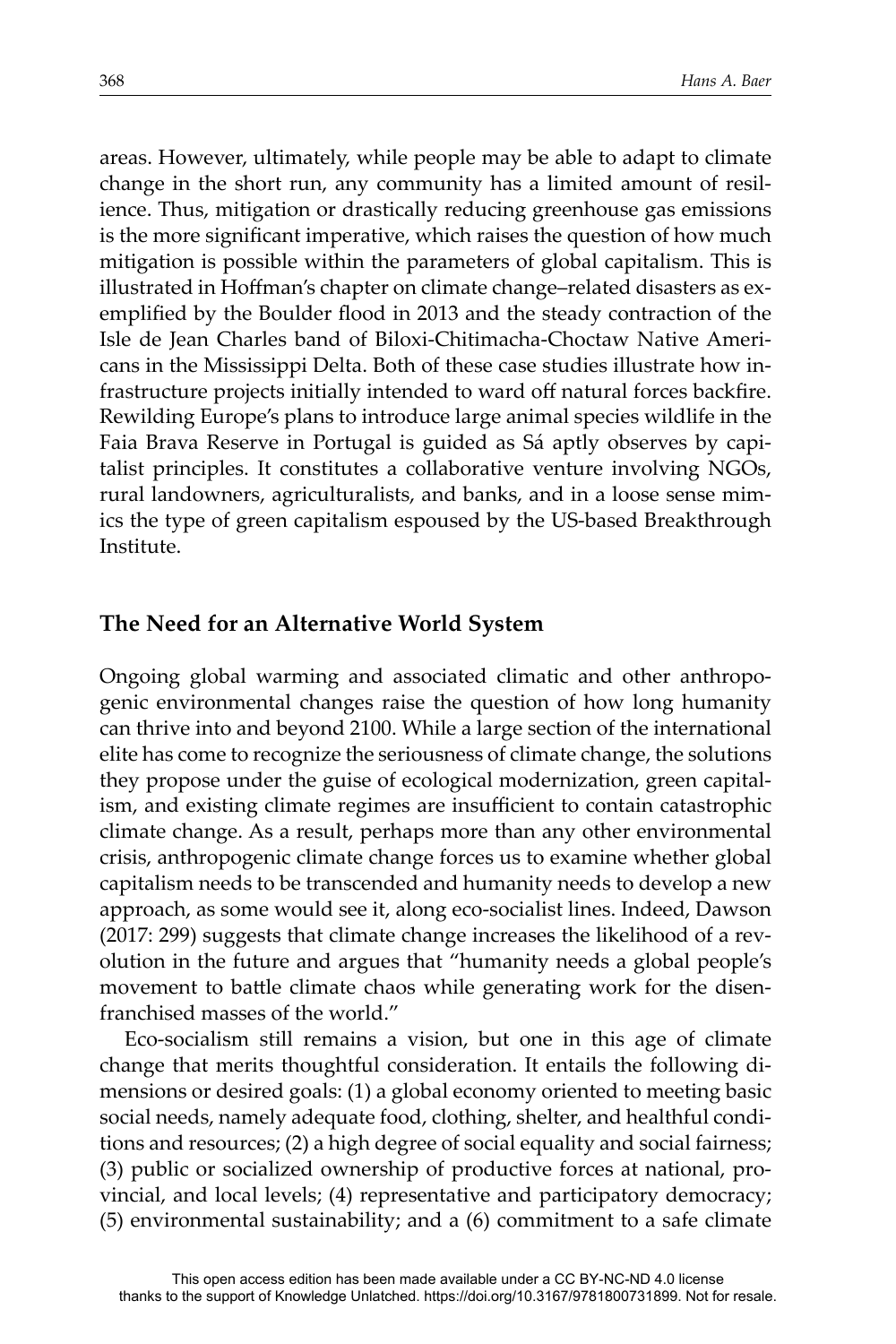(Loewy 2015; Baer 2018a; Saul 2019; Albritton 2019). Ultimately, the shift to eco-socialism in any country would have to be part of a global process that no one can fully envision. Antisystemic movements will have to play an instrumental role in bringing about the political will that will enable the world to shift to eco-socialism. As Magdoff and Williams (2017: 311) observe, any revolutionary upheaval aiming to create a global ecological society "will have to dwarf mobilizations we have seen recently around the world" by linking up many of the struggles seeking to achieve social, economic, and environmental justice.

The transition toward an eco-socialist world system is not guaranteed and will require a tedious, even convoluted path. Nevertheless, while awaiting the "revolution," so to speak, progressive people can work on various system-challenging transitional reforms that open the door to wider socioecological revolution. These include: (1) the creation of new anticapitalist left parties designed to capture the state: (2) the implementation of emissions taxes at sites of production that include efforts to protect low-income people; (3) public ownership of the means of production; (4) increasing social equality, including gender, ethnic, class, and racial equality, within nation-states and between nation-states, and achieving a sustainable global population; (5) the implementation of socialist planning and workers' democracy; (6) meaningful work and shortening of the working week; (7) development of a steady-state economy; (8) the adoption of renewable energy sources, energy efficiency, appropriate technology, and the creation of green jobs; (9) sustainable public transportation and travel; (10) sustainable food production and forestry; (11) resistance to the capitalist culture of consumption; (12) sustainable trade; (13) sustainable settlement patterns and local communities; and (14) demilitarization (Baer 2018a: 201–53). These transitional steps constitute loose guidelines for shifting human societies or countries toward eco-socialism and a safe climate, but it is important to note that these steps would entail global efforts, including the creation of a progressive climate governance regime. Constructing an alternative to global capitalism is the ultimate climate mitigation strategy, even though it will not be achieved anytime soon, if indeed ever. There is the distinct danger that humanity will continue to overheat the planet rather than cool it down, but it is essential that anthropologists play a role in the latter process.

Antisystemic social movements will have to play an instrumental role in bringing about the political actions that will enable the world to shift to eco-socialism. Given the failure to date of established international and national climate regimes to adequately contain the climate crisis, efforts to create a radical climate governance process will have to come from below. Ultimately, the climate justice movement, one that remains quite dispa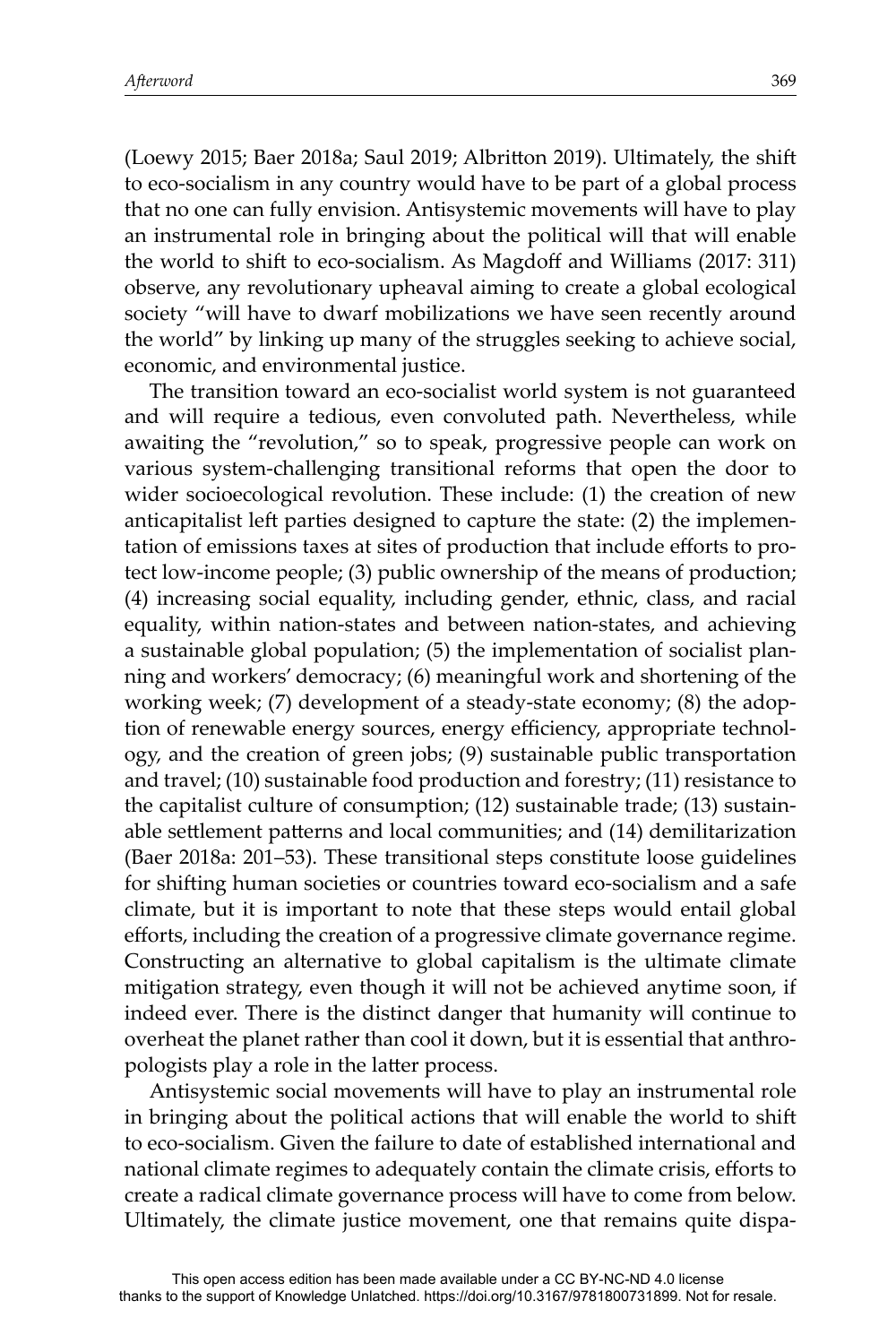rate, will have to form strong alliances with other antisystemic movements, perhaps particularly the anticorporate globalization or social justice and labor movements. Hardt and Negri (2009: 94–95) assert that "only movements from below" possess the "capacity to construct a consciousness of renewal and transformation," one that "emerges from the working classes and multitudes that automatically and creatively propose anti-modern and anticapitalist hopes and dreams." A viable anticapitalist movement will have to address the material impoverishment of much of the world's population, which includes many of the peoples that contributors to this volume have studied. Many parties, ranging from the World Bank to entertainment celebrities, make appeals to "eradicate extreme poverty" or "make poverty history." However, "make wealth, particularly extreme wealth, history," and the eradication of poverty will follow. Personally, I hope that the eco-socialist vision will serve as an integrative focus for antisystemic movements, including the climate justice movement, within nation-states and transnationally, although I recognize how daunting this task will be.

Much of the climate movement is focused on moving beyond fossil fuels, a worthwhile endeavor. However, just as capitalism operated on other forms of energy prior to the Industrial Revolution, capitalism could theoretically operate on renewable sources of energy, a form of *green neoliberalism*, which will require enormous sources to develop and maintain. For example, the Koch brothers have become major investors in windfarm, solar energy, and biofuel projects. Subalterns around the world are increasingly having their land and labor expropriated by mining companies, including ones that are providing resources for renewable energy operations and supposedly green technologies, such as electric cars and autonomous vehicles (Arboleda 2020). Even though some variant of green capitalism might bring down greenhouse gas emissions to some degree, it would not address the social inequities, limited democracy, militarism, threat of nuclear warfare, and global pandemics such as COVID-19 that are byproducts of global capitalism.

Climate justice and social activists face an incredibly daunting task. The next two or three decades, if not the immediate next one, will bring great hardship for much of humanity, exacerbated by the rise of authoritarianism, accompanied by the nexus between corporations and governments constituting surveillance capitalism, including in the US White House and countries in the Global South such as Brazil and the Philippines. As climate change increasingly affects humans and nonhuman beings, the powers that be will be inclined to construct a Fortress World to protect their privileges, borders, and market system. There are no easy fixes to these grim realities, but it is imperative that climate activists become climate justice activists as part of a meta-movement to challenge and transcend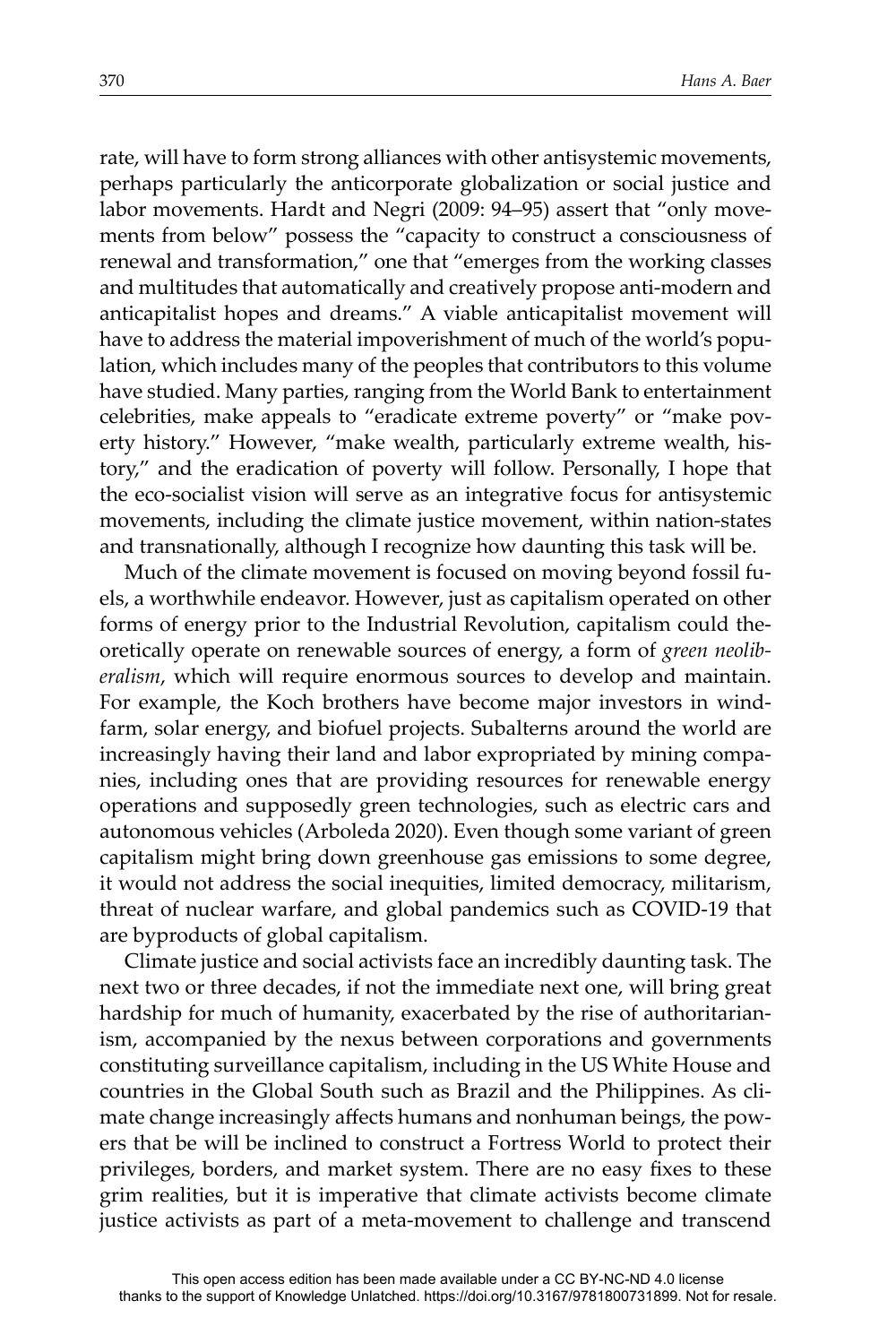global capitalism. I encourage my fellow anthropologists and other social scientists to not only study the global climate movement but become part of it in order to facilitate the cooling down of an overheated planet.

# **Airplanes, Climate Change, and COVID-19**

While a growing number of critical scholars acknowledge that global capitalism constitutes the overarching driver of anthropogenic climate change, one of the smaller elephants in the room has been the aviation industry. The number of airplane flights worldwide has been growing, at least prior to COVID-19, which forced reluctant governments around the world to temporarily restrict the number of flights. Air travel, along with cruise ships, has played a key role in turning a localized epidemic in Wuhan in China into a global pandemic. Prior to this unfortunate event, aircraft flights were contributing 5 to 6 percent of greenhouse gas emissions, not only in the form of carbon dioxide but also nitrous oxide, methane, and ozone (Baer 2020a). Despite repeated claims by airline companies that they were gradually turning to more fuel-efficient and aerodynamic aircraft, these technological innovations were offset by a rise of roughly 5 percent per annum (in keeping with the Jevons paradox, or rebound effect, where the economical use of energy results not in diminished consumption but an overall increase). This rise was even higher for affluent people in China, India, and other developing countries, who started to emulate the habits of their counterparts in developed countries. Airplanes of many sorts (commercial, military, and private) have become sources of tremendous profit and integral components of modernity and the capitalist world system. Furthermore, aviation companies are an excellent example of how corporate profit making is subsidized by public funds.

Airplanes serve to transport both human actors and commodities to keep the world system operating and overheating. However, they do so with dire environmental, climatic, and health consequences (Baer 2020a). The human actors who rely on air travel include businesspeople, politicians, celebrities, the super-rich who own multiple homes in far-flung locations, sports teams, tourists, academics, international university students, other students studying abroad for short-term stints, and even UN climate change conference delegates and observers, environmentalists, and climate activists. The list seems almost endless but, with some exceptions such as low-paid migrant workers, refugees, and rank-and-file military personnel, it consists of relatively affluent people.

Furthermore, air cargo constitutes the underbelly of the airline industry. Its operations often occur at night and at secure inaccessible facilities,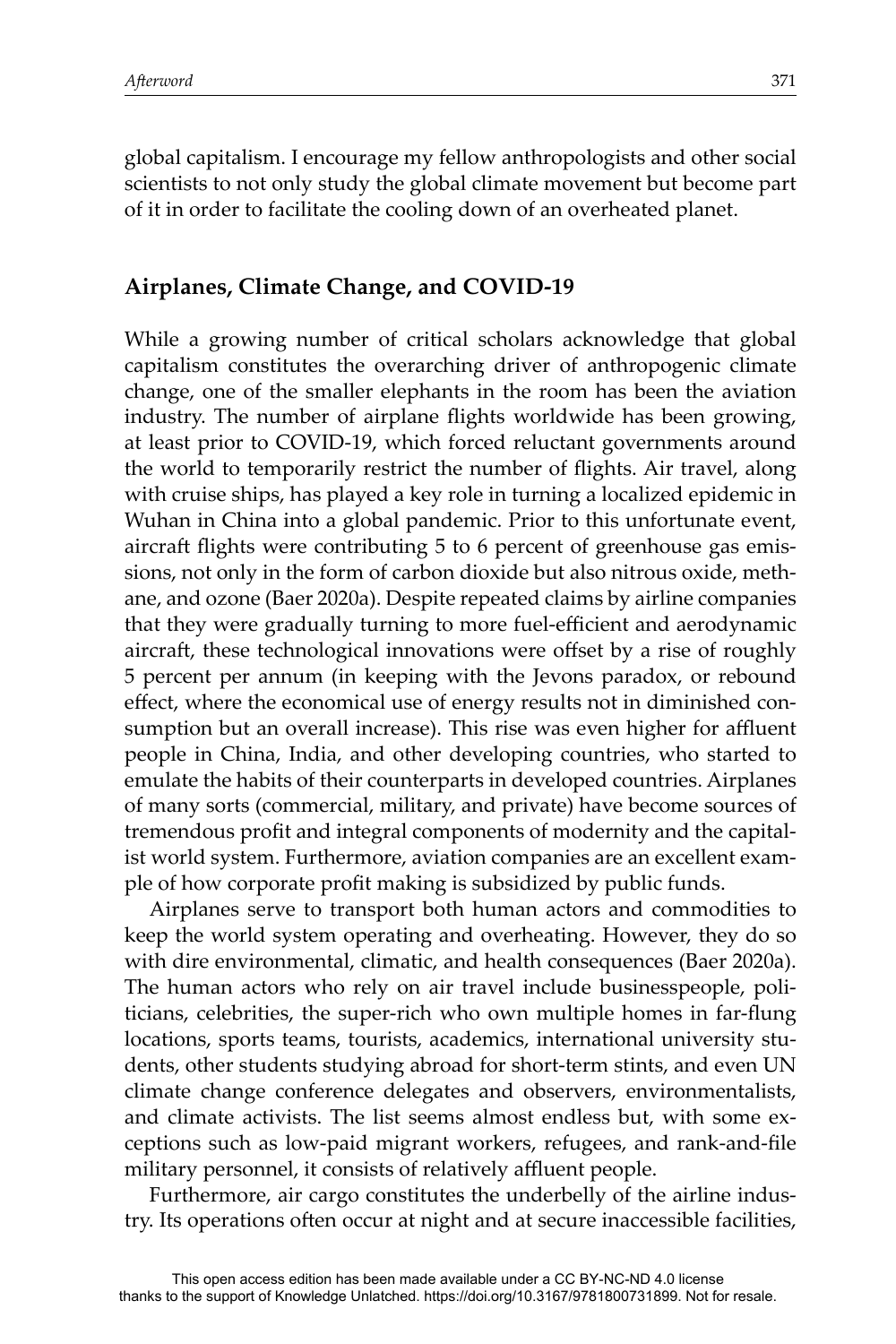bonded warehouses, and multimodal logistics centers, often located some distance from passenger terminals. Corporate globalization has resulted in a growing reliance on air cargo to quickly transport manufacturing components and products. The extractive industry around the world, including in the Atacama Desert of Chile and in Australia, has contributed to air travel by transporting their workers to mining sites (Arboleda 2020: 129–30). However, both extractive industries, such as iron ore and coal, and the petroleum industry are highly dependent upon marine shipping. Paskal (2010: 80) describes sea shipping as the "circulatory system of the global economy" in which about "90 percent of the world trade products are carried at some point."

Last but not least, militarism is highly dependent on aircraft, whether it is in the form of propelling jet fighters and drones or transporting military cargo and personnel around the world to engage in imperialist ventures. Historically, there has been a powerful nexus between the aviation industry—whether aircraft manufacturing or the airlines—and airport construction. This nexus has been strong around the world because of the military significance of aviation, particularly for the United States, but also Britain, Germany, the former Soviet Union and Russia today, and most recently China.

While infectious diseases can be transmitted vis-à-vis ship and train travel, airplane flights have elevated the spread of diseases to a new level. The internal environment of the airplane is an unhealthy one, with little oxygen, germs carried by both crew and passenger, and low-level electromagnetic radiation from flight equipment and x-rays encountered at high altitudes. The outbreak of severe acute respiratory syndrome (SARS) in late November 2002 and lasting to July 2002, which according to the US Centers for Disease Control and Prevention infected more than 8,000 people and killed 774 people as it spread from China to at least twenty other countries, illustrates how air transportation can serve as a rapid transmitter of infectious disease. Tragically, by comparison to SARS, the role of airplanes, as well as cruise ships, in spreading COVID-19 has been exponentially more profound, turning a local epidemic starting out in Wuhan, China, into a global pandemic. Despite the role of airplanes in disseminating SARS and COVID-19, the European Union has permitted airlines to fly with all seats full, thus violating social distancing practices in other walks of life. Developed capitalist societies are the most reliant on air travel, both domestically and internationally. Only time will tell how COVID-19 will adversely affect the health of people in developing or peripheral capitalist countries, such as India, Indonesia, and those in sub-Saharan Africa. Latin America, particularly Brazil, already has emerged as an epicenter of COVID-19. In contrast to the developing capitalist countries, which are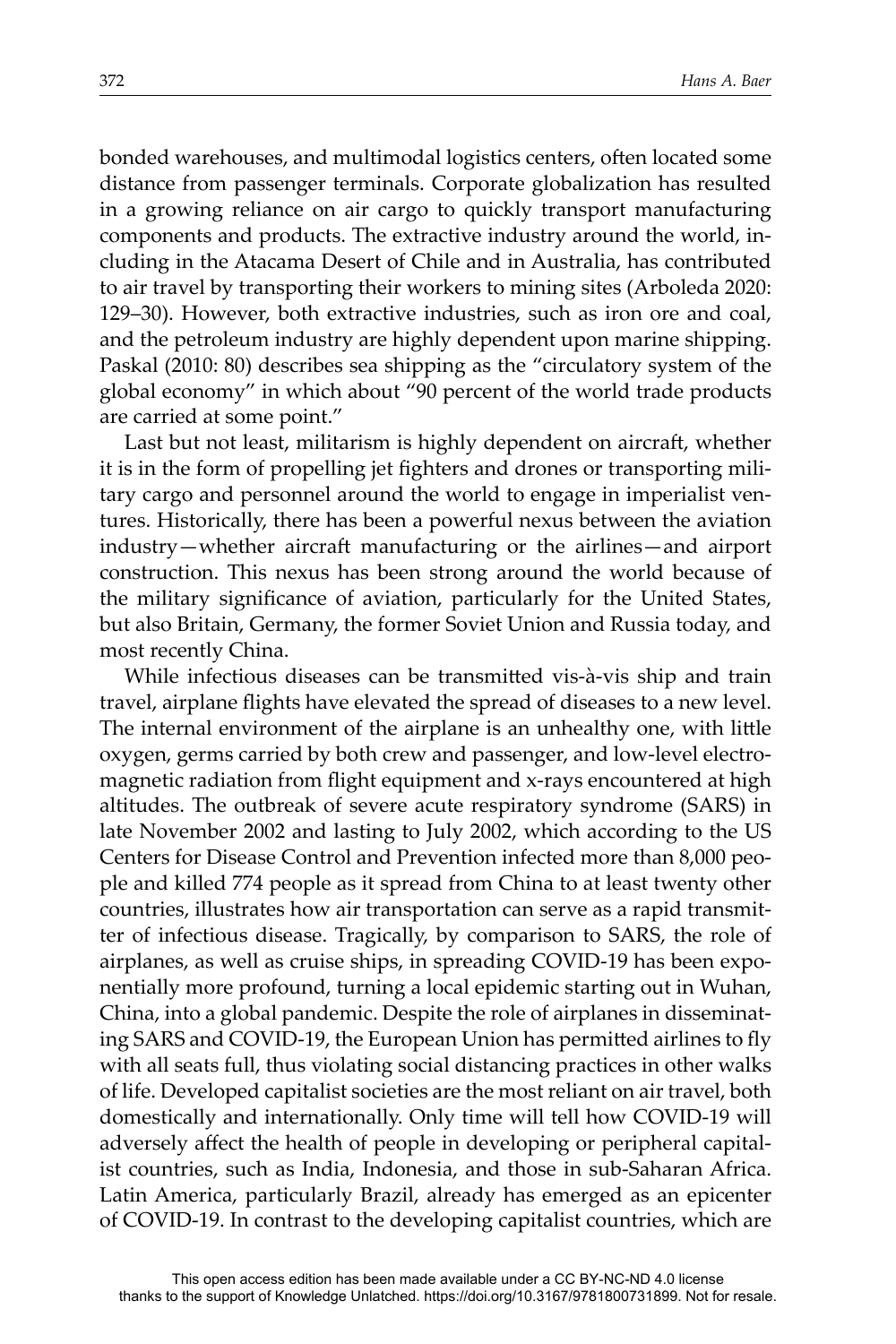quite mixed in terms of the quality of their health infrastructures, the impact upon the former could be devastating in ways that still are presently difficult to ascertain.

Ironically, the coronavirus pandemic has forced governments around the world, in an effort to stem even further spread of COVID-19, to ground the vast majority of international flights as well as many domestic flights. The International Air Transport Association terms the pandemic as "apocalypse now." In Australia, Virgin Airlines is seeking to receive a bailout from the Coalition Party government. Qantas CEO Alan Joyce, reportedly the highest-paid Australian CEO, opposes the bailout for Virgin unless his company obtains one itself on the grounds that Virgin is mostly owned by government-supported foreign airlines. Joyce has been trying to revive Qantas for the moment by pressuring the federal government to allow his airline to fill airplanes for domestic flights, with no empty seats to enable social distancing and making the wearing of masks optional.

A far more preferable strategy would be to allow Virgin to collapse and nationalize Qantas, as it once was, dismiss Joyce, shift to a much-reduced national airline, and create a nationalized solar-powered railway system that greatly improves upon existing state railway systems. Implementing such measures would require tremendous political will, one missing in both the Coalition and Australian Labor Parties, whether in or out of government. While it is far too early to say when humanity will return to some state of normalcy in a post-COVID-19 world, a consolidated airline industry in the wake of airlines that will fall by the wayside, a scenario that has occurred previously in a highly competitive industry, may seek to rise like a phoenix, offering perhaps relatively inexpensive flights, particularly with a low oil price, at least in the short run.

While academics are not generally ranked among the global elites, many in full-time positions, including anthropologists, and particularly those at elite institutions and at higher administrative levels, fall into the ranks of frequent flyers (Baer 2018b). Much of this behavior has been driven by the dictates of the corporate university structure, which seeks to internationalize itself in a competitive bidding war for student numbers, including overseas students, and research funds. This has occurred as governments have reduced funding for particularly public universities. While undoubtedly the vast majority of anthropologists around the world accept climate science, climate change has already adversely affected many of the subjects of their research and will continue to do so as humanity plunges further into the twenty-first century. They often seem to be unaware—or perhaps they compartmentalize their awareness—that their flying may be contributing to a four-degree or more world by the year 2100 if emissions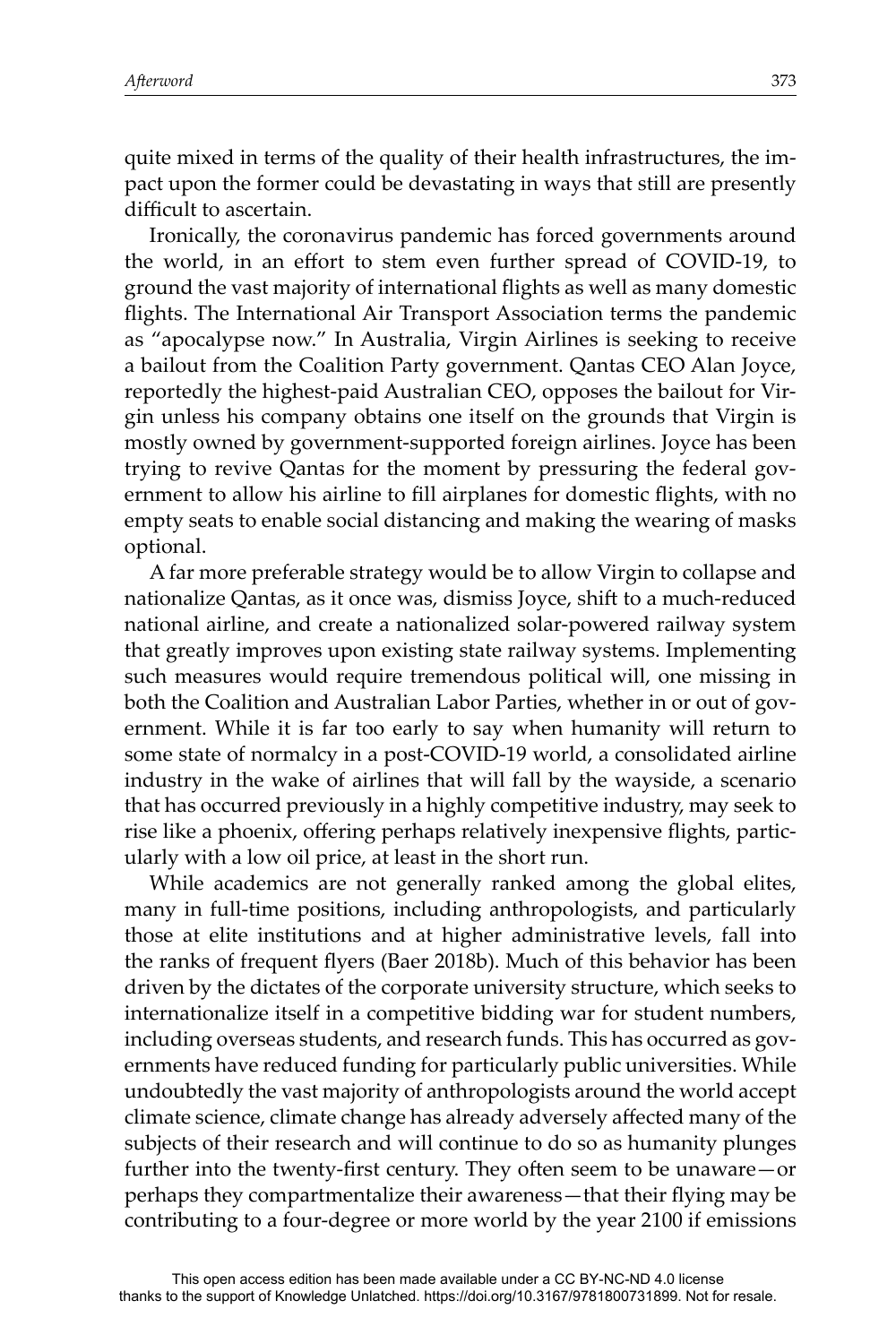from many sources are not quickly abated in the next few decades. Elsewhere, I have sought to grapple with strategies as to how anthropologists contribute to the cooling down of the planet by reconfiguring the amount of flying that they do in terms of attending conferences, giving guest lectures in distant universities, and conducting fieldwork (Baer 2019, 2020b).

# **Conclusion**

As the chapters in *Cooling Down: Local Responses to Global Climate Change* reveal, anthropogenic climate change has been inducing and will continue to induce severe economic, political, military, sociocultural, and health consequences as the twenty-first century unfolds. Ongoing global warming and associated climate and other anthropogenic environmental changes raise the question of how long humanity can thrive, at least in its present numbers and occupying much of its present places of habitation, into and beyond 2100. The critical anthropology of climate change, the perspective from which I operate, posits that global capitalism has been around for about five hundred years. It has come to manifest so many contradictions, including ecological and climatic crises, that it needs to be transcended to ensure the survival of humanity and animal and plant life on a sustained basis. This points to the need for a critical anthropology of the future that calls for a cooling down of the planet and is informed by an environmental and social need for an alternative world system. Such as system would be committed to social justice, democracy, and environmental sustainability, one that in certain circles is referred to as eco-socialism. However, a robust eco-socialism needs to grapple with and draw upon other anticapitalist discourses, including eco-anarchism and ecological economics (Biehl 2015; Laurent 2020).

In his version of eco-anarchism, Ted Trainer urges the affluent, particularly in the Global North but also the Global South, to adopt a *Simpler Way*, to literally cool down. As anthropologists know from their ethnographic research on indigenous and peasant peoples around the world, without romanticizing them, they have been purveyors of a Simpler Way for eons. We should be addressing to right to not work and ways to overcome the current "work ethic." For the majority of people on the planet, personhood, or the right to personhood, depends enormously on work, on what we do (let alone *la distinction*). Emissions will not change if we keep working/producing as we do and as much as we do. We should also be addressing debt (or the emission of money/debt) in general, and sovereign debt in particular, and therefore the economic growth imperative.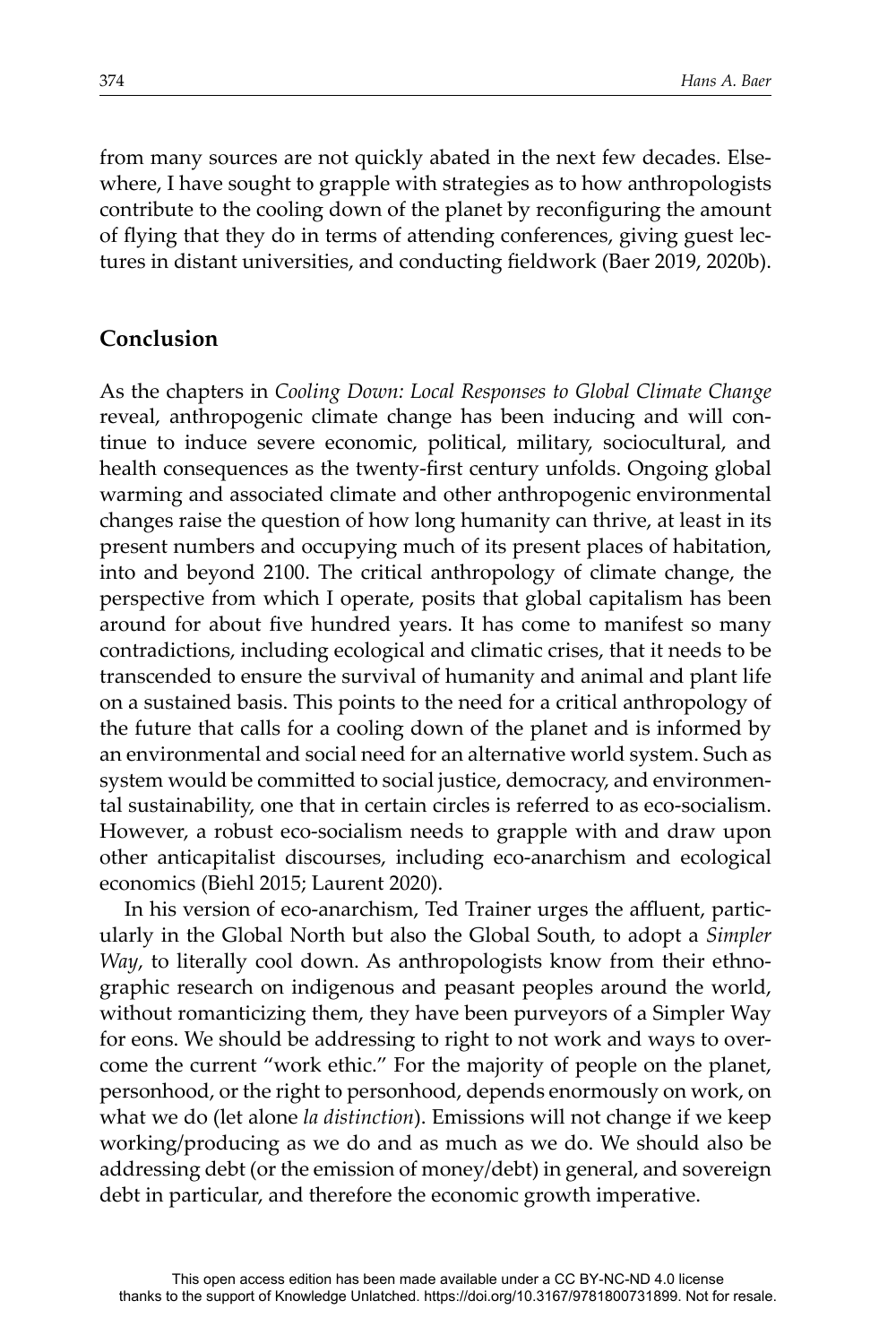**Hans A. Baer** is principal honorary research fellow in the School of Social Political Sciences at the University of Melbourne. He has published twenty-three books and some two hundred book chapters and academic articles on a diversity of research topics, including Mormonism; African American religion; sociopolitical life in East Germany; critical health anthropology; medical pluralism in the United States, United Kingdom, and Australia; the critical anthropology of climate change; and eco-socialism. Baer has published five climate change–related books: *Global Warming and the Political Ecology of Health* (with Merrill Singer, LeĞ Coast Press, 2009), *Global Capitalism and Climate Change* (AltaMira, 2012), *Climate Politics and the Climate Movement in Australia* (with Verity Burgmann, Melbourne University Press, 2012); *The Anthropology of Climate Change* (with Merrill Singer, Routledge, 2nd edition, 2018), *Democratic Eco-Socialism as a Real Utopia: Transitioning to an Alternative World System* (Berghahn Books, 2018), and *Climate Change and Capitalism in Australia: An Eco-Socialist Vision for the Future* (Routledge, 2022).

# **References**

- Albritton, Robert. 2019. *Eco-Socialism for Now and the Future: Practical Utopia and Rational Action*. Cham, Switzerland: Palgrave Macmillan.
- Arboleda, Martin. 2020. *Planetary Mine: Territories of Extraction under Late Capitalism*. London: Verso.
- Baer, Hans A. 2018a. *Democratic Eco-socialism as a Real Utopia: Transitioning to an Alternative World System*. New York: Berghahn Books.
	- ———. 2018b. "Grappling with Flying as a Driver to Climate Change: Strategies for Critical Scholars Seeking to Contribute to a Socio-ecological Revolution." *Australian Journal of Anthropology* 29: 298–315.
- ———. 2020a. *Airplanes, the Environment, and the Human Condition*. London: Routledge. ———. 2020b. "The Elephant in the Sky: On How to Grapple with Our Academic Flying the Age of Climate Change." *Anthropology Today* 35(4): 21.
- Baer, Hans A., and Merrill Singer. 2018. *The Anthropology of Climate Change: An Integrated Critical Perspective*. 2nd ed. London: Earthscan at Routledge.
- Biehl, Janet. 2015. *Ecology or Catastrophe: The Life of Murray Bookchin*. Oxford: Oxford University Press.
- Dawson, Ashley. 2017. *Extreme Cities: The Peril and Promise of Urban Life in the Age of Climate Change*. London: Verso.
- Eriksen, Thomas Hylland. 2016. *Overheating: An Anthropology of Accelerated Change*. London: Pluto.
- Hardt, Michael, and Antonio Negri. 2009. *Commonwealth*. Cambridge, MA: Harvard University Press.